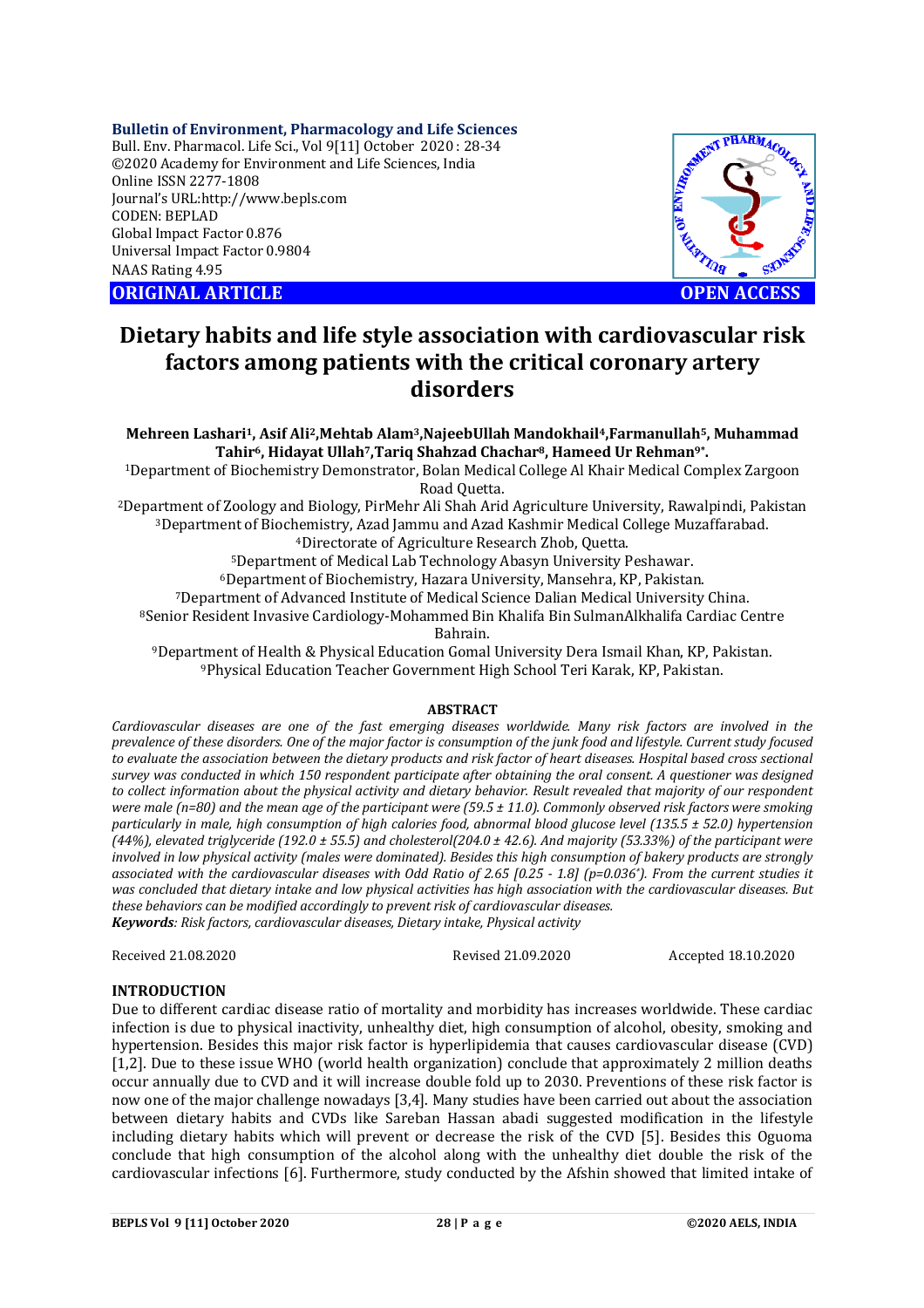the fruits and whole grains increase the mortality rate in 11 countries due to cardio-metabolic diseases (CMD) [7].Clustering of two or more habits like smoking, inactivity and adverse effect of the psychosocial factors significantly increases the risk of the CVD [8,9]. These factors are very important to assess because all of these activity leads to low HDL, high TG and obesity [10] therefore current study aimed to assess life style and dietary habits of Peshawar general population and to evaluate the risk of the CVD.

#### **MATERIAL AND METHODS**

Cross sectional study was conducted in the cardiology department of Lady Reading Hospital (LRH) Peshawar. After obtaining the oral consent, total of 150 patients diagnosed with CVD from both outpatient department and in patient department were included while those who don't have any CVD, pregnant and lactating women are excluded from the study. Questioner was designed to collect data from the subjects related to demographic status, medical history, tobacco use or smoking and anthropometric measurement like height, weight, Body mass index (BMI), waist circumference and Blood pressure. Besides other lifestyle like dietary intake and physical activities like poultry meat, fruits legumes, vegetables, fish and physical activity includes no physical activity, moderate or vigorous etc. using yale physical activity survey [11].

## **Hematological analysis**

**Sampling of the Blood:**Blood samples were collected from each individual (fasting from 12 to 14 hours) according to the standard protocols of venipuncture technique. After collection of the blood, these samples were transfer to the already distinctly labeled tubes that is for glucose analysis 2ml in sodium fluoride potassium oxalate tube while 6 ml gel tube for the lipid profile. Then these samples were carried to the laboratory in the icebox within 2 hours of the sampling.

**Laboratory procedure:** Tubes were centrifuge at 2500-3000 rpm for 15 minutes and then plasma and serum were separated from the sodium fluoride-potassium oxalate tubes by transferring into new sterile aliquots. Then the biochemical parameters were estimated by using analyzer Microlab 300. Further enzymatic method was used to evaluate the plasma blucoceconcent ratio, cholesterol, triglycerides, high density lipoprotein-cholesterol (HDL-C), and low density lipoprotein-cholesterol (LDL-C).

**Statistical analysis:** Findings were statistically examined using SPSS software version 21**.** Further descriptive analysis was used to analyze risk factors including life style and dietary intake. Variables that are continuous are mentioned as mean SD (standard deviation) while categorical variables are presented as percentage. To evaluate the factors among female and male chi-square and t-test was used. Multivariate binary logistic regression was used to assess the association among the physical activity and dietary intake with the cardiovascular diseases and odd ratio (OR). (Significance value  $p \le 0.05$ ).

#### **RESULTS**

Total of 150 subjects suffering from the cardiovascular diseases, were selected in which 80 were male and 70 were female. Age of the subjects were ranged in 30 to 85 years. 66.6% of subjects were married. Most (22.2%) of our subjects were intermediate pass while very few were metric pass. Majority (69.33%) of patients were from Khyber Pakhtunkhwa. Besides this most of the patient were suffering from the diabetes either diagnosed earlier (46%) or recently (45%). Further most (66%) of the patient were diagnosed with the hypertension previously. 49.33% of the subjects were not smokers and very few of them were passive smokers. Most (66.33%) of the patients were not using tobacco. Table 1 shows the detail of the patients.

| I able 1. General information and medical motory of the patients |           |                |                         |       |  |  |  |  |
|------------------------------------------------------------------|-----------|----------------|-------------------------|-------|--|--|--|--|
| <b>Characteristics</b>                                           | Male      | Female         | <b>Total</b><br>p-value |       |  |  |  |  |
| <b>Marital Status</b>                                            |           |                |                         |       |  |  |  |  |
| Married                                                          | 60        | 40             | 100 (66.6%)             |       |  |  |  |  |
| Single                                                           | 10        | 15             | 25 (16.6%)              | 0.124 |  |  |  |  |
| Widow/widower                                                    | 12        | 13             | 25 (16.6%)              |       |  |  |  |  |
|                                                                  | Education |                |                         |       |  |  |  |  |
| Illiterate                                                       | 15        | 15             | 30 (20%)                |       |  |  |  |  |
| Matric                                                           | 13        | 15             | 28 (18.66%)             | 0.831 |  |  |  |  |
| Intermediate                                                     | 16        | 18             | 34 (22.66%)             |       |  |  |  |  |
| Undergraduate                                                    | 15        | 10             | 25 (16.66%)             |       |  |  |  |  |
| Graduate                                                         | 15        | 18             | 33 (22%)                |       |  |  |  |  |
| Ethnicity                                                        |           |                |                         |       |  |  |  |  |
| Punjabi's                                                        | 2         | 8              | 10 (6.6%)               |       |  |  |  |  |
| Sindhi                                                           | 1         | $\overline{2}$ | 3(2%)                   |       |  |  |  |  |

Table 1: General information and medical history of the patients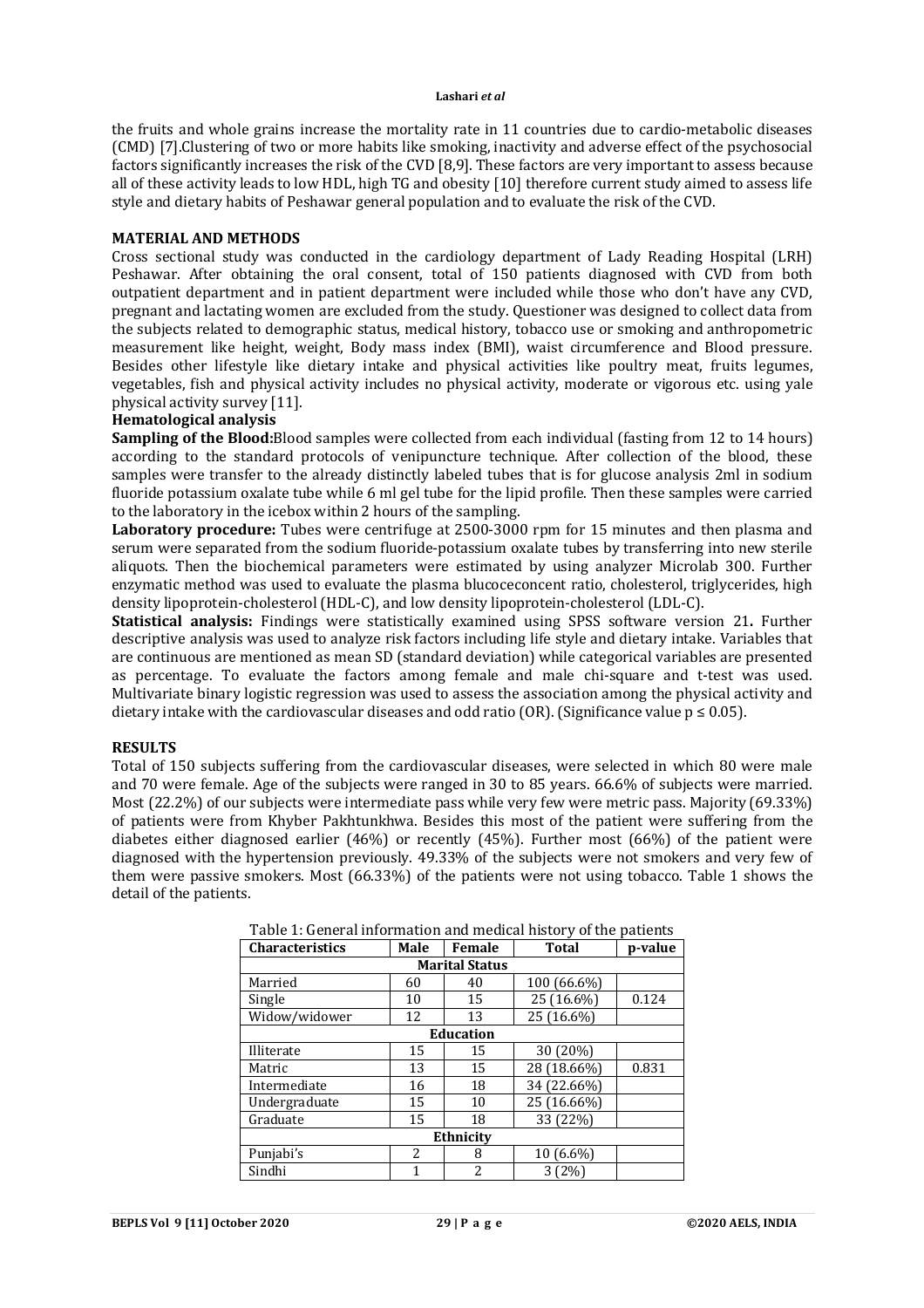| Balochi                                        | 1   | $\theta$                     | $1(0.66\%)$                        |             |  |  |  |
|------------------------------------------------|-----|------------------------------|------------------------------------|-------------|--|--|--|
| Khyber Pakhtunkhwa                             | 59  | 45                           | 104 (69.33%)                       |             |  |  |  |
| Muhajir                                        | 15  | 1                            | 16 (10.66%)                        |             |  |  |  |
| <b>Others</b>                                  | 12  | 4                            | 16 (10.66%)                        |             |  |  |  |
|                                                |     | <b>Incidence of Diabetes</b> |                                    |             |  |  |  |
| <b>Previously Diagnose</b>                     | 52  | 18                           | 70 (46.66%)                        |             |  |  |  |
| <b>Recently Diagnose</b>                       | 54  | 14                           | 68 (45.33%)                        | 0.773       |  |  |  |
| No history of Diabetes                         | 12  | 0                            | 12 (8%)                            |             |  |  |  |
| <b>Incidence of Hypertension</b>               |     |                              |                                    |             |  |  |  |
| <b>Recently Diagnose</b>                       | 12  | 18                           | 30 (20%)                           | 0.698       |  |  |  |
| <b>Previously Diagnose</b>                     | 54  | 12                           | 66 (44%)                           |             |  |  |  |
| No history of HTN                              | 50  | 4                            | 54 (36%)                           |             |  |  |  |
| Smoking                                        |     |                              |                                    |             |  |  |  |
| <b>Often</b>                                   | 40  |                              | 41 (27.33%)                        |             |  |  |  |
| <b>Passive Smokers</b>                         | 20  | 5                            | 25 (16.66%)                        |             |  |  |  |
| Ex-Smoker                                      | 10  | 0                            | 10 (6.6%)                          | < 0.001     |  |  |  |
| No smoking                                     | 10  | 64                           | 74 (49.33%)                        |             |  |  |  |
| <b>Tobacco Chew</b>                            |     |                              |                                    |             |  |  |  |
| N <sub>0</sub>                                 | 100 | $\theta$                     | 100 (66.66%)                       | < 0.001     |  |  |  |
| Yes<br>$1 \cdot 1$ $1 \cdot 1$<br>$\mathbf{1}$ | 50  | $\theta$                     | 50 (33.33%)<br>$1 - 1 + 1 + 1 - 1$ | $1 \cdot 1$ |  |  |  |

Further result of the cardiovascular risk factors revealed that high BMI was recorded that is majority of the subjects were more than 30kg/m3.Most of the subjects were with greater than greater than 80cm in female while few of the male were with greater than 90cm. besides this most of the patient were with high systolic blood pressure that is greater than 30mmHg. Reduced HDL concentration was recorded while high triglycerides were prevalent among most of the patients. Detail of the biochemical analysis of the blood and anthropometric measurement is given in the table 2 below.

| e ar blood andryolo and anthropollictric measurement or the patients<br><b>Risk Factors</b> | Male                        | Female                     | Total             | P-value  |
|---------------------------------------------------------------------------------------------|-----------------------------|----------------------------|-------------------|----------|
| Age                                                                                         | $(20.0 \pm 11.0)$           | $(58.0 \pm 21.0)$          | $(59.5 \pm 11.0)$ | M: 0.452 |
| 31-40 years                                                                                 | 12                          | 14                         | 26                |          |
| $41 - 50$ years                                                                             | 55                          | 12                         | 67                |          |
| $51 - 60$ years                                                                             | 16                          | 18                         | 34                | F: 0.568 |
| $61 - 70$ years                                                                             | 7                           | 8                          | 15                |          |
| $71 - 80$ years                                                                             | $\overline{2}$              | 6                          | 8                 |          |
| Body Mass Index (BMI) (Kg / m <sup>2</sup> )                                                | $30.0 \pm 5.0$              | $31.0 \pm 8.0$             | $30.5 \pm 6.5$    | M: 0.29  |
| $> 30 \text{ Kg/m}^2$                                                                       | 60                          | 20                         | 80                |          |
| $< 30 \text{ Kg/m}^2$                                                                       | 48                          | 22                         | 70                | F: 0.156 |
| <b>Waist Circumference (cm)</b>                                                             | $104.5 \pm 17.5$            | $\overline{95.8} \pm 19.6$ | $99.1 \pm 18.4$   | M: 0.002 |
| > 90 cm in male & > 80 cm in female                                                         | 20                          | 60                         | 80                | F: 0.243 |
| < 90 cm in male &< 80 cm in female                                                          | 40                          | 30                         | 70                |          |
| <b>Systolic Blood Pressure (mmHg)</b>                                                       | $160.0 \pm 17.0$            | $151.0 \pm 21.5$           | $155.5 \pm 19.2$  |          |
| $>130$ mmHg                                                                                 | 25                          | 55                         | 80                | 0.001    |
| $< 130$ mmHg                                                                                | 40                          | 35                         | 70                | 0.035    |
| <b>Diastolic Blood Pressure (mmHg)</b>                                                      | $102.2 \pm 7.6$             | $106.1 \pm 14.6$           | $104.1 \pm 11.1$  |          |
| $> 85$ mmHg                                                                                 | 50                          | 30                         | 80                | 0.314    |
| $< 85$ mmHg                                                                                 | 45                          | 25                         | 70                | 0.0185   |
| <b>Fasting Blood Glucose (mg/dl)</b>                                                        | $143.0 \pm 41.0$            | $128.0 \pm 53.0$           | $135.5 \pm 52.0$  |          |
| $> 100$ mg/dl                                                                               | 12                          | 45                         | 57                | 0.459    |
| $< 100$ mg/dl                                                                               | 75                          | 18                         | 93                | 0.505    |
| <b>Fasting Cholesterol (mg/dl)</b>                                                          | $\overline{201.0} \pm 39.3$ | $209.0 \pm 48.0$           | $204.0 \pm 42.6$  |          |
| $> 200$ mg/dl                                                                               | 45                          | 50                         | 95                | 0.324    |
| $< 200$ mg/dl                                                                               | 30                          | 25                         | 55                | 0.214    |
| Triglycerides (mg/dl)                                                                       | $184.0 \pm 52.0$            | $202.0 \pm 59.0$           | $192.0 \pm 55.5$  |          |
| $\frac{1}{2}$ 150 mg/dl                                                                     | 40                          | 50                         | 90                | 0.254    |
| $< 150$ mg/dl                                                                               | 40                          | 20                         | 60                | 0.369    |
| $HDL - C (mg/dl)$                                                                           | $30.7 \pm 6.6$              | $31.5 \pm 6.4$             | $31.1 \pm 6.5$    |          |
| $>$ 40 mg/dl in male & $>$ 50 mg/dl in female                                               | 40                          | 15                         | 55                | 0.235    |
| < 40 mg/dl in male &< 50 mg/dl in female                                                    | 35                          | 60                         | 95                | 0.365    |
| $LDL - C (mg/dl)$                                                                           | $127.4 \pm 37.0$            | $130.0 \pm 34.3$           | $128.7 \pm 35.6$  |          |
| $> 100$ mg/dl                                                                               | 50                          | 35                         | 85                | 0.245    |
| $< 100$ mg/dl                                                                               | 20                          | 45                         | 65                | 0148     |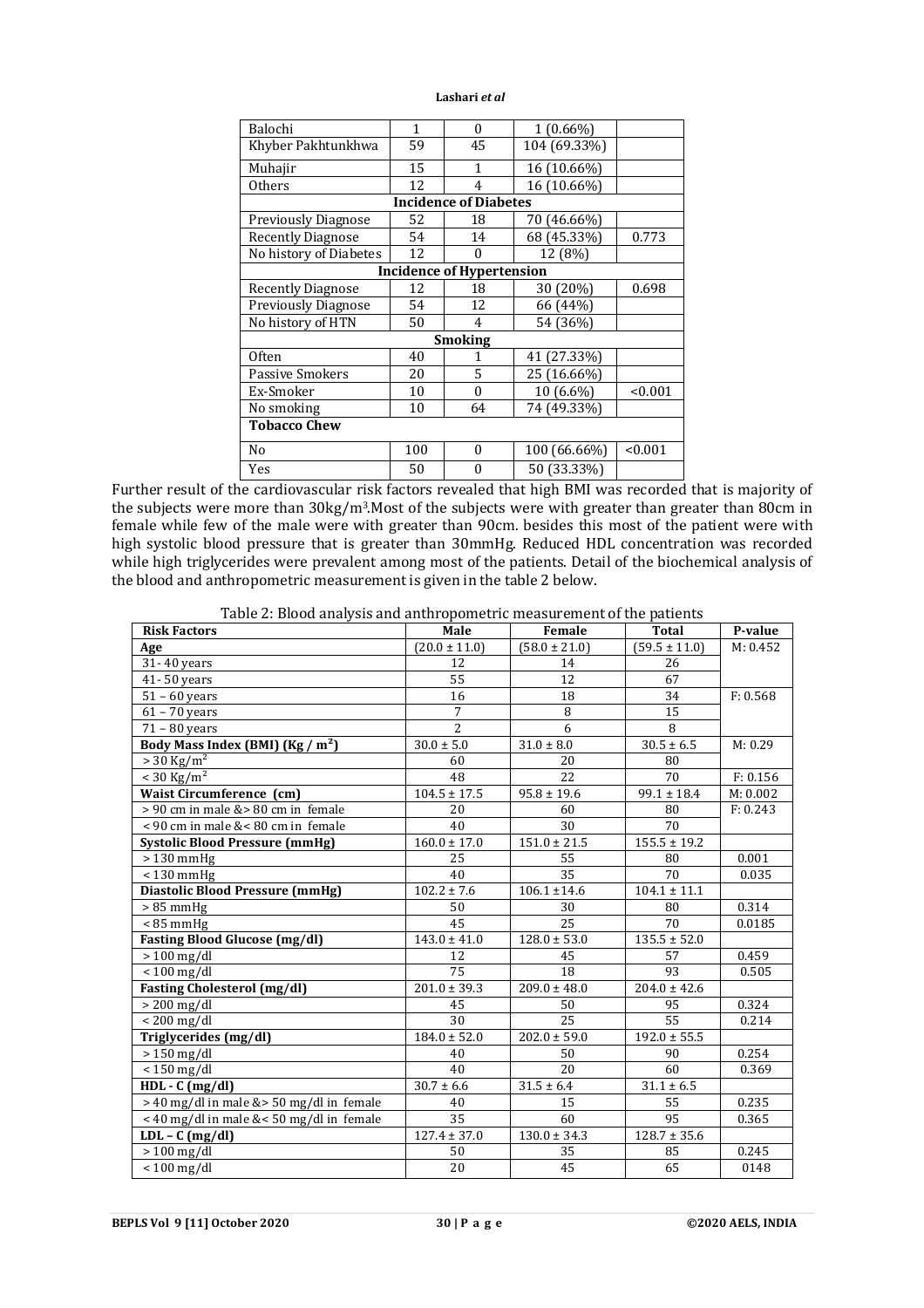Very less amount of the subjects was involved in the vegetable consumption while most of the patient consume large amount of the farm chicken and red meat per week. besides this, different lifestyle behaviors like physical activity or dietary intake is depicted in the table 3 below.

| 1010012101011<br><b>Dietary Habits</b> | Male            | Female           | <b>Total</b>    | P-value |  |  |  |
|----------------------------------------|-----------------|------------------|-----------------|---------|--|--|--|
| <b>Vegetables and Fruits per week</b>  |                 |                  |                 |         |  |  |  |
| Rarely                                 | 20              | 20               | 40              | 0.125   |  |  |  |
| Mostly                                 | 23              | 15               | 38              |         |  |  |  |
| No intake                              | 56              | 16               | 72              |         |  |  |  |
| <b>Dairy Products per week</b>         |                 |                  |                 |         |  |  |  |
| Rarely                                 | $\overline{20}$ | 30               | 50              | 0.697   |  |  |  |
| Mostly                                 | 20              | 40               | 60              |         |  |  |  |
| No intake                              | 20              | 20               | 40              |         |  |  |  |
| <b>Red Meat per week</b>               |                 |                  |                 |         |  |  |  |
| Rarely                                 | 20              | 30               | 50              | 0.048   |  |  |  |
| Mostly                                 | $\overline{36}$ | $\overline{25}$  | 61              |         |  |  |  |
| No intake                              | 18              | 21               | 39              |         |  |  |  |
| Farm Chicken per week                  |                 |                  |                 |         |  |  |  |
| Rarely                                 | 20              | 25               | 45              | 0.469   |  |  |  |
| Mostly                                 | 30              | 50               | 80              |         |  |  |  |
| No intake                              | 23              | 2                | 25              |         |  |  |  |
| Fish per week                          |                 |                  |                 |         |  |  |  |
| Rarely                                 | 20              | 30               | 50              | 0.476   |  |  |  |
| Mostly                                 | 24              | 45               | 69              |         |  |  |  |
| No intake                              | 12              | 19               | 31              |         |  |  |  |
| Nuts & Legumes per week                |                 |                  |                 |         |  |  |  |
| Mostly                                 | $\overline{12}$ | $\overline{52}$  | 64              |         |  |  |  |
| Rarely                                 | $\overline{30}$ | 20               | $\overline{50}$ | 0.587   |  |  |  |
| No intake                              | 21              | 15               | 36              |         |  |  |  |
| <b>Fast Food per week</b>              |                 |                  |                 |         |  |  |  |
| Rarely                                 | 50              | 20               | 70              | 0.617   |  |  |  |
| Mostly                                 | 20              | 30               | $\overline{50}$ |         |  |  |  |
| No intake                              | 12              | 18               | 30              |         |  |  |  |
| <b>Sweet Beverages per week</b>        |                 |                  |                 |         |  |  |  |
| Rarely                                 | $\overline{50}$ | 20               | 70              | 0.24    |  |  |  |
| Mostly                                 | 20              | $\overline{25}$  | 45              |         |  |  |  |
| No intake                              | 10              | $\overline{25}$  | $\overline{35}$ |         |  |  |  |
| <b>Physical Activity Level</b>         |                 |                  |                 |         |  |  |  |
| Low Physical Activity                  | 45              | 35               | 80 (53.33%)     |         |  |  |  |
| Moderate Physical Activity             | $\overline{25}$ | $\overline{20}$  | 45              | 0.238   |  |  |  |
| <b>Vigorous Physical Activity</b>      | 10              | 12               | 22              |         |  |  |  |
| Sedentary Lifestyle                    | $\overline{3}$  | $\boldsymbol{0}$ | $\overline{3}$  |         |  |  |  |

Regression analysis of the findings shows that bakery products are significantly involved in the increase WC (OR) besides this use of farm chicken was found lesser associated with the. All other detail is given in the table below.

|  | Table 4: Regression Analysis (association between dietary products and CVD risk factors) |
|--|------------------------------------------------------------------------------------------|
|  |                                                                                          |

|                        | OR [95\$ CI]                 | р.    | OR [95\$ CI]           | р.    | OR [95\$ CI]              | <b>P-</b> |
|------------------------|------------------------------|-------|------------------------|-------|---------------------------|-----------|
|                        |                              | value |                        | value |                           | value     |
|                        | $BMI > 30$ Kg/m <sup>2</sup> |       | $DBP > 85$ mmHg        |       | Triglycerides > 150 mg/dl |           |
| Vegetables<br>&        | $1.13$ [0.57 - 2.38]         | 0.763 | $2.13$ [0.58 - 2.28]   | 0.863 | $0.23$ [0.45 - 2.28]      | 0.753     |
| Fruits                 |                              |       |                        |       |                           |           |
| <b>Bakery Products</b> | $0.75$ [0.32 - 1.4]          | 0.356 | $4.75$ [0.42 - 1.5]    | 0.656 | $0.55$ [0.45 - 1.5]       | 0.396     |
| Red Meat               | $0.68$ [0.28 - 1.55]         | 0.202 | $1.68$ [0.38 - 1.25]   | 0.502 | $0.98$ $[0.39 - 1.25]$    | 0.222     |
| Chicken                | $0.89$ [0.35 - 1.45]         | 0.713 | $0.99$ [0.34 - 1.85]   | 0.413 | $0.49$ [0.34 - 1.85]      | 0.743     |
| Fish                   | $0.92$ $[0.57 - 1.7]$        | 0.826 | $0.82$ $[0.58 - 1.9]$  | 0.626 | $0.92$ [0.58 - 1.9]       | 0.876     |
| Nuts & Legumes         | $1.34$ [0.74 - 2.42]         | 0.306 | $0.34$ [0.74 - 2.52]   | 0.406 | $1.44$ [0.74 - 2.52]      | 0.366     |
| Sedentary Lifestyle    | $0.91$ [0.48 - 1.71]         | 0.787 | $4.91$ $[0.48 - 1.71]$ | 0.687 | $0.91$ $[0.44 - 1.71]$    | 0.777     |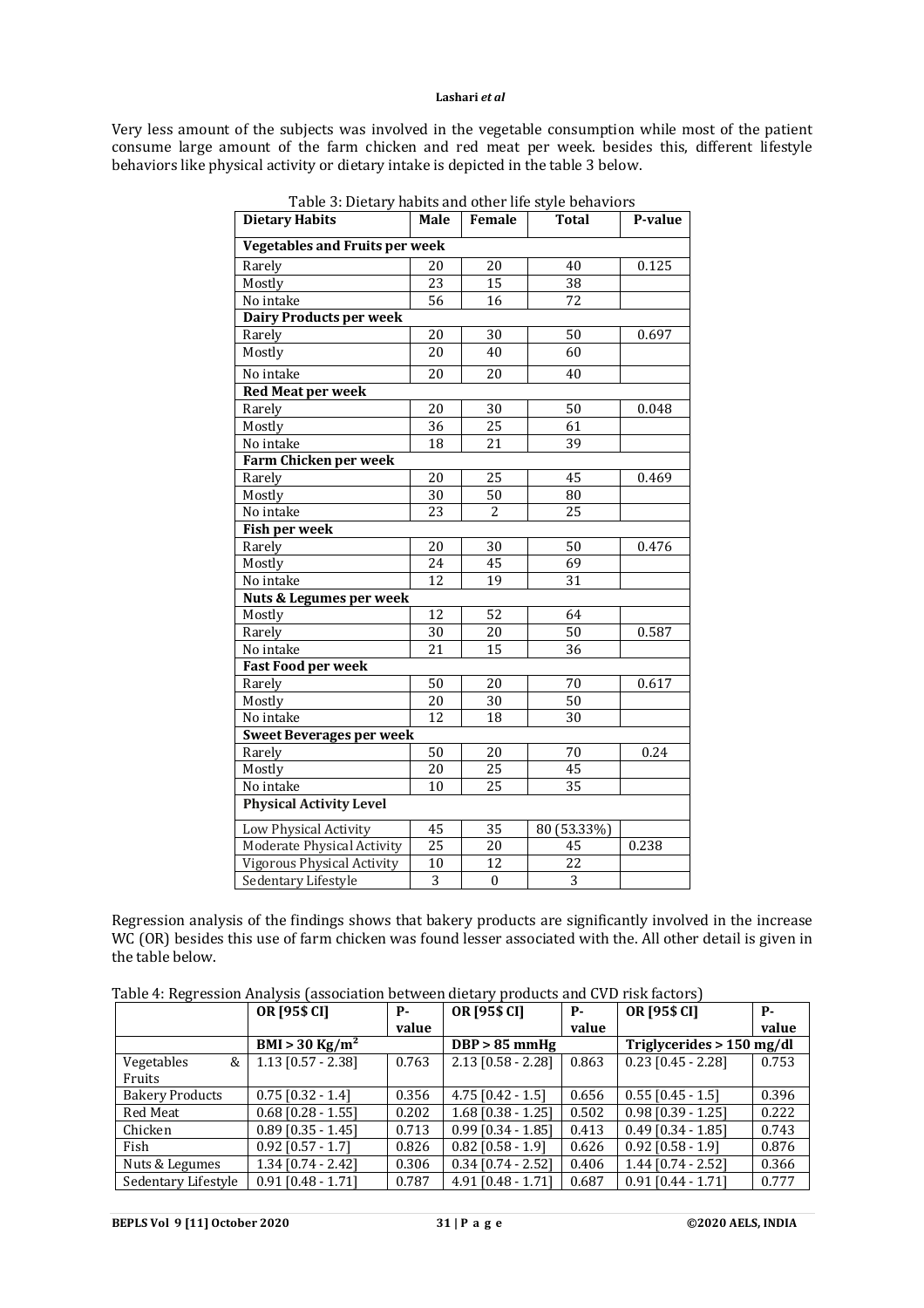|                        | WC.<br>90/80<br>$\geq$ | in<br>cm | $FBS > 100$ mg/dl         |       | HDL<40/50              | in       |
|------------------------|------------------------|----------|---------------------------|-------|------------------------|----------|
|                        | male/female            |          |                           |       | male/female            |          |
| &<br>Vegetables        | $0.23$ [0.65 - 2.48]   | 0.463    | $1.53$ [0.65 - 2.48]      | 0.363 | $1.53$ [0.58 - 2.28]   | 0.763    |
| <b>Fruits</b>          |                        |          |                           |       |                        |          |
| <b>Bakery Products</b> | $2.65$ [0.25 - 1.8]    | $0.036*$ | $0.85$ [0.14 - 1.9]       | 0.256 | $0.25$ [0.32 - 1.5]    | 0.346    |
| Red Meat               | $0.88$ [0.35 - 1.45]   | 0.102    | $0.78$ [0.98 - 1.75]      | 0.302 | $0.67$ [0.78 - 1.25]   | 0.232    |
| Chicken                | $0.79$ $[0.41 - 1.75]$ | 0.513    | $0.49$ $[0.65 - 1.75]$    | 0.413 | $0.86$ $[0.54 - 1.85]$ | 0.783    |
| Fish                   | 1.72 [0.32 - 1.4]      | 0.426    | $0.82$ $[0.75 - 1.4]$     | 0.326 | $0.94$ [0.48 - 1.9]    | 0.896    |
| Nuts & Legumes         | $1.44$ [0.75 - 2.42]   | 0.606    | $1.44$ [0.68 - 2.32]      | 0.406 | 1.34 [0.84 - 2.52]     | 0.376    |
| Sedentary Lifestyle    | $0.94$ $[0.96 - 1.51]$ | 0.487    | $0.41$ $[0.41 - 1.61]$    | 0.687 | $0.93$ [0.78 - 1.71]   | 0.767    |
|                        | $SBP > 130$ mmHg       |          | $Cholesterol > 200$ mg/dl |       | $LDL > 100$ mg/dl      |          |
| &<br>Vegetables        | $0.53$ [0.48 - 5.28]   | 0.163    | $1.13$ [0.58 - 2.28]      | 0.463 | $2.13$ [1.58 - 5.28]   | $0.023*$ |
| Fruits                 |                        |          |                           |       |                        |          |
| <b>Bakery Products</b> | $2.65$ [0.32 - 4.5]    | 0.256    | $0.75$ [0.42 - 1.5]       | 0.556 | $1.35$ $[0.44 - 1.5]$  | 0.346    |
| Red Meat               | $1.58$ $[0.48 - 5.25]$ | 0.102    | $0.68$ [0.38 - 1.25]      | 0.202 | $1.58$ $[0.28 - 1.25]$ | 0.252    |
| Chicken                | $0.79$ $[0.44 - 0.85]$ | $0.013*$ | $0.89$ [0.34 - 1.85]      | 0.713 | $3.19$ $[0.39 - 1.85]$ | 0.743    |
| Fish                   | $1.81$ $[0.68 - 4.9]$  | 0.425    | $0.92$ [0.58 - 1.9]       | 0.826 | $1.22$ [0.57 - 1.9]    | 0.896    |
| Nuts & Legumes         | $0.54$ [0.44 - 5.52]   | 0.246    | $1.34$ [0.74 - 2.52]      | 0.306 | 2.34 [0.71 - 2.52]     | 0.346    |
| Sedentary Lifestyle    | $1.93$ [0.68 - 4.71]   | 0.487    | $0.91$ [0.48 - 1.71]      | 0.787 | $2.91$ [0.45 - 1.71]   | 0.747    |

# **DISCUSSION**

Cardiovascular diseases are most prevalent but non-communicable disease worldwide. It is mostly associated with the dietary habits and life style that is physical activity. But these can be modified accordingly to prevent these diseases. Current study focused to assess the lifestyle and dietary habits of the local general population of Peshawar Pakistan in association with CVDs. And finding revealed that most of the respondent were male and most of them are recently diagnosed with the hypertension. This result can be compared to the other studies carried out in area of Tamil and Iranians, where most of the patient suffered from the CVD is also suffered with the hypertensions and most of them are male [12,13]. Besides this in current studies it was found that patient diagnosed with the CVD most of them were smokers whereas males were more dominant as compared with the female. Many studies before were carried out which clearly indicate that smoking enhance the intensity of the CVD especially those who also use tobacco along with normal smoking. [14,15]. Patient with CVD was also suffering from slight obesity which is clearly indicated from the mean BMI found in current studies. Apart from this high waist circumference in male was  $104.8\pm 17.5$  cm while in female it was (95.8  $\pm$  19.6 cm). Similar result was also found by the Baranwal*et al* [16]. Systolic blood pressure in current studies of the patient was significantly higher which is also comparable with the study carried out in Shenzhen City of China, in which author concluded that patients suffered from the CVD have high systolic blood pressure [17].

Furthermore, glucose, total cholesterol and serum high density lipoprotein – Cholesterol (HDL-C) level of the cardiovascular diseases patient was significantly higher. Similar result was also found by other researchers in which they clearly mention high value of the glucose, total cholesterol and serum high density lipoprotein – Cholesterol (HDL-C). [18, 19]. These parameters are also associated with obesity, means that every person with elevated values of glucose, total cholesterol and serum high density lipoprotein – Cholesterol (HDL-C) also suffered with obesity. Regarding this in Africa Tylor et al (2010) carried out study and conclude that obesity is significantly associated with high values of triglycerides and LDL – C in 55 – 74 years of age group (ranging from 35 – 74 years of age) [20].

Result of the dietary habits in current studies revealed that most of the patients were involved in the high consumption of the chicken, red meat and fatty food stuff. In both type of respondent that is male and female, all food doesn't have significant association with the cardiovascular infection except for those which are good source of the fat. One of the researcher sun et al proposed four type of food models that is "traditional food pattern" which comprises fruits, rice vegetables pork's meat and fishes. Second model of the food is "fast food and processed food "contains synthetic sugar and sweets. 3rd model of the food is "soybean, grain, and flour food pattern" or dairy, animal liver, and other animal food pattern" many research has been carried out with these pattern of food and result revealed that consumption of the traditional food significantly reduces the cholesterol, decrease the blood pressure, fasting blood glucose level hence decrease the risk of cardiovascular diseases [21]

Low physical activity among the subjects were more frequent as compared to any other followed by moderate and vigorous while few have sedentary life style particularly in male. On the other hands female were found active and shows vigorous activities. Same result was found byBrugnara*et al* in which he concluded that females are more active as compared to male. And those who are diagnosed with diabetes or at risk of diabetes shows lesser activity as compared to other healthy person [22]. Furthermore, the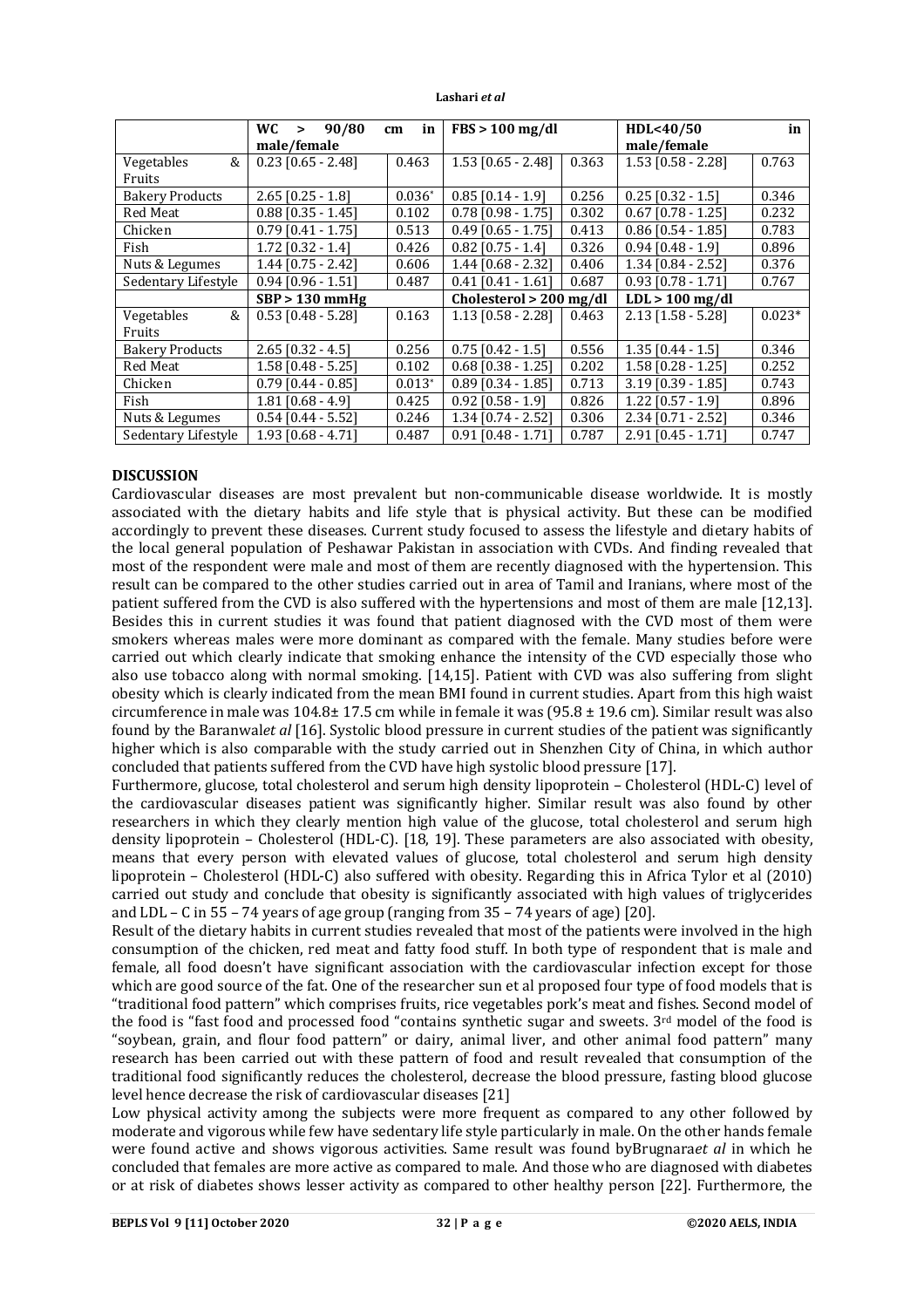regression analysis shows that use of bakery products are significantly associated with the heart diseases. Verma et al reported that consumption of the sweet dishes and junk foods from the bakery products increases the risk of the CVD [23,24].

#### **CONCLUSION**

From the current finings it was concluded that dietary products are significantly associated with the cardiovascular diseases particularly those diets which are high in calories. Besides this consumption of the chickens are weekly associated with the cardiovascular diseases. Apart from this it is important to evaluate the association of the vegetables with the CVD. Besides this it is very necessary to develop an appropriate and healthy eating pattern, in order to reduce risk of CVD in general population.

#### **REFERENCES**

- 1. Lee I, Kim S, Kang H. (2019). Lifestyle Risk Factors and All-Cause and Cardiovascular Disease Mortality: Data from the Korean Longitudinal Study of Aging. Int J Environ Res Public Health ;16(17):3040.
- 2. Lacombe J, Armstrong ME, Wright FL, Foster C. (2019). The impact of physical activity and an additional behavioural risk factor on cardiovascular disease, cancer and all-cause mortality: a systematic review. BMC Public Health;19(1):900.
- 3. Bennett JE, Stevens GA, Mathers CD, Bonita R,Rehm J, Kruk ME, et al. (2018). NCD Countdown 2030: worldwide trends in non-communicable disease mortality and progress towards Sustainable Development Goal target 3.4. Lancet;392(10152):1072-88.
- 4. Chakma JK, Gupta S. (2017). Lifestyle practice and associated risk factors of noncommunicable diseases among the students of Delhi University. Int J Health Allied Sci ;6(1):20 5.
- 5. Sarebanhassanabadi M, Mirhosseini SJ, Mirzaei M, Namayandeh SM, Soltani MH, Pedarzadeh A, et al. (2019). Association between dietary habits and changes in cardiometabolic risk factors in patients with metabolic syndrome: a 10-year follow-up study. ProgNutr ;21:348-58.
- 6. Oguoma VM, Nwose EU, Skinner TC, Richards RS, Bwititi PT. (2018). Diet and lifestyle habits: Association with cardiovascular disease indices in a Nigerian sub-population. Diabetes MetabSyndr;12(5):653-9.
- 7. Afshin A, Micha R, Khatibzadeh S, Fahimi S, Shi P, Powles J, Singh G, et al. (2015). The impact of dietary habits and metabolic risk factors on cardiovascular and diabetes mortality in countries of the Middle East and North Africa in 2010: a comparative risk assessment analysis. BMJ Open ;5(5).
- 8. Mehta S, Dhawan V. (2020). Lifestyle-Related Health Behaviors Associated with Cardiovascular Health in Adolescents: A Stairway to Healthy Future. EC Cardiology;7:40-4.
- 9. Khoramdad M, Vahedian azimi A, Karimi L, Rahimi Bashar F, Amini H, Sahebkar A. Association between passive smoking and cardiovascular disease: A systematic review and meta\_analysis. IUBMB Life 2020:72(4):677-86.
- 10. Silva DA, Malta DC, Souza MD, Naghavi M. (2018). Burden of ischemic heart disease mortality attributable to physical inactivity in Brazil. Rev. SaúdePública;52:72.
- 11. Dipietro L, Caspersen CJ, Ostfeld AM, Nadel ER. (1993). A survey for assessing physical activity among older adults. Med Sci Sports Exerc;25(5):628-42.
- 12. Raja T, Muthukumar T, Mohan P. (2017). A cross sectional study on prevalence of hypertension and its associated risk factors among rural adults in Kanchipuram district, Tamil Nadu. Int J Community Med Public Health;5(1):249-53.
- 13. Esteghamati A, Etemad K, Koohpayehzadeh J, Abbasi M, Meysamie A, Khajeh E, et al. (2016). Awareness, treatment and control of pre-hypertension and hypertension among adults in Iran. Arch Iran Med ;19(7):456-64.
- 14. Duncan MS, Freiberg MS, Greevy RA, Kundu S, Vasan RS, Tindle HA. (2019). Association of smoking cessation with subsequent risk of cardiovascular disease. JAMA ;322(7):642-50.
- 15. Pericot-Valverde I, Elliott RJ, Priest JS, Barret T, Yoon JH, Miller III CC, Okoli CT, Haliwa I, Ades PA, (2019). Gaalema DE. Patterns of tobacco use among smokers prior to hospitalization for an acute cardiac event: Use of combusted and non-combusted products. Prevent Med;128:105757.
- 16. Baranwal JK, Maskey R, Sherchand O, Chaudhari RK. (2018). Prevalence of obesity and its association with cvd risk factors in nepalese patients with type 2 diabetes. Eur J Biomed; 5(4):724-8.
- 17. Ni W, Weng R, Yuan X, Lv D, Song J, Chi H, et al. (2019). Clustering of cardiovascular disease biological risk factors among older adults in Shenzhen City, China: a cross-sectional study. BMJ Open; 9(3):e024336.
- 18. Bancks MP, Carson AP, Lewis CE, Gunderson EP, Reis JP, Schreiner PJ, et al. (2019). Fasting glucose variability in young adulthood and incident diabetes, cardiovascular disease and all-cause mortality. Diabetologia;62(8):1366- 74.
- 19. Wang H, Peng DQ. (2011). New insights into the mechanism of low high-density lipoprotein cholesterol in obesity. Lipids Health Dis ;10(1):1-0.
- 20. Taylor Jr HA, Akylbekova EL, Garrison RJ, Sarpong D, Joe J, Walker E, et al. (2009). Dyslipidemia and the treatment of lipid disorders in African Americans. Am J Med;122(5):454-63.
- 21. Sun J, Buys NJ, Shen SY. (2013). Dietary patterns and cardiovascular disease-related risks in Chinese older adults. Front Public Health 1:48.
- 22. Brugnara L, Murillo S, Novials A, Rojo-Martínez G, Soriguer F, Goday A, et al.(2016). Low physical activity and its association with diabetes and other cardiovascular risk factors: a nationwide, population-based study. PloS One ;11(8):e0160959.